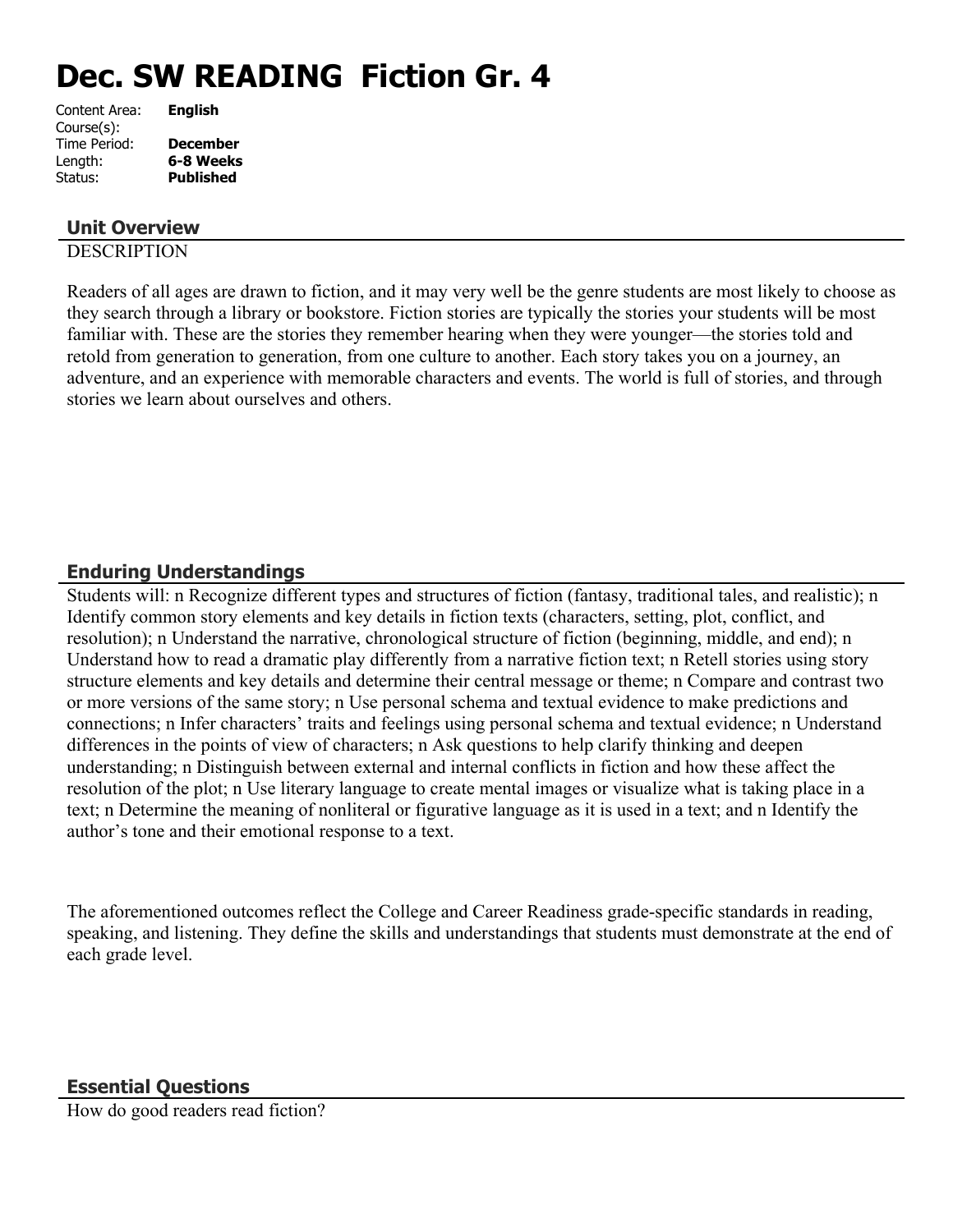# **Instructional Strategies & Learning Activities**

Interactive Read-Aloud Lessons

Lesson 1: Narration From the Imagination uses Jalapeño Bagels by Natasha Wing, The Gods and Goddesses of Olympus by Aliki, and The Adventures of Spider: West African Folktales retold by Joyce Cooper Arkhurst. Rationale: Readers understand that fiction texts are created from the writers' imaginations and are not true. Students will learn about the fiction genre and explore several types of fiction texts, including traditional literature and realistic fiction. Common Core State Standards: RL.4.1, RL.4.10, SL.4.1, L.4.1, L.4.3, L.4.6 Skills and Strategies: Text and Genre Features/Structure, Using Schema, Speaking to Communicate, Listening and Responding, Engaging in Discussion/ Collaborating

Lesson 2: Following the Story's Time Line uses Jalapeño Bagels by Natasha Wing. Rationale: Readers understand that fiction stories are told using a chronological text structure or in the order of time. Students will explore a realistic fiction story and learn how to identify important signal words that note the passage of time as the story unfolds from beginning to middle to end. Common Core State Standards: RL.4.1, RL.4.4, RL.4.5, RL.4.10, SL.4.1, L.4.1, L.4.3, L.4.6 Skills and Strategies: Text and Genre Features/Structure, Using Schema, Speaking to Communicate, Listening and Responding, Engaging in Discussion/ Collaborating

Lesson 3: Who's Telling the Story? uses Jalapeño Bagels by Natasha Wing and The Adventures of Spider: West African Folktales retold by Joyce Cooper Arkhurst. Rationale: Readers of fiction identify the narrative perspective in texts. Students will learn that fiction writers tell or narrate their stories from differentpoints of view and explore the difference between first- and third-person narration to deepen their understanding of texts. Common Core State Standards: RL.4.1, RL.4.6, RL.4.10, SL.4.1, L.4.1, L.4.3, L.4.6 Skills and Strategies: Using Schema, Questioning, Making Inferences, Speaking to Communicate, Listening and Responding, Engaging in Discussion/Collaborating

Lesson 4: The Key Elements in Fiction Stories uses The Rough-Face Girl by Rafe Martin. Rationale: Readers' understanding of the key elements in fiction deepens their enjoyment and appreciation of the text. Students will learn that identifying the five basic elements of fiction stories—characters, setting, problem, plot, and resolution—enhances their engagement and comprehension. Common Core State Standards: RL.4.1, RL.4.2, RL.4.10, SL.4.1, L.4.1, L.4.3, L.4.6 Skills and Strategies: Text and Genre Features/Structure, Using Schema, Questioning, Visualizing, Speaking to Communicate, Listening and Responding, Engaging in Discussion/Collaborating

Lesson 5: What's the Theme or Universal Message? uses The Rough-Face Girl by Rafe Martin and The Korean Cinderella by Shirley Climo. Rationale: Readers understand that writers of fiction often impart an important idea, lesson, or moral. Students will learn how to combine their background knowledge with clues from the text to infer the theme of a story. Common Core State Standards: RL.4.1, RL.4.2, RL.4.9, RL.4.10, SL.4.1, L.4.1, L.4.3, L.4.6 Skills and Strategies: Questioning, Making Inferences, Determining Importance,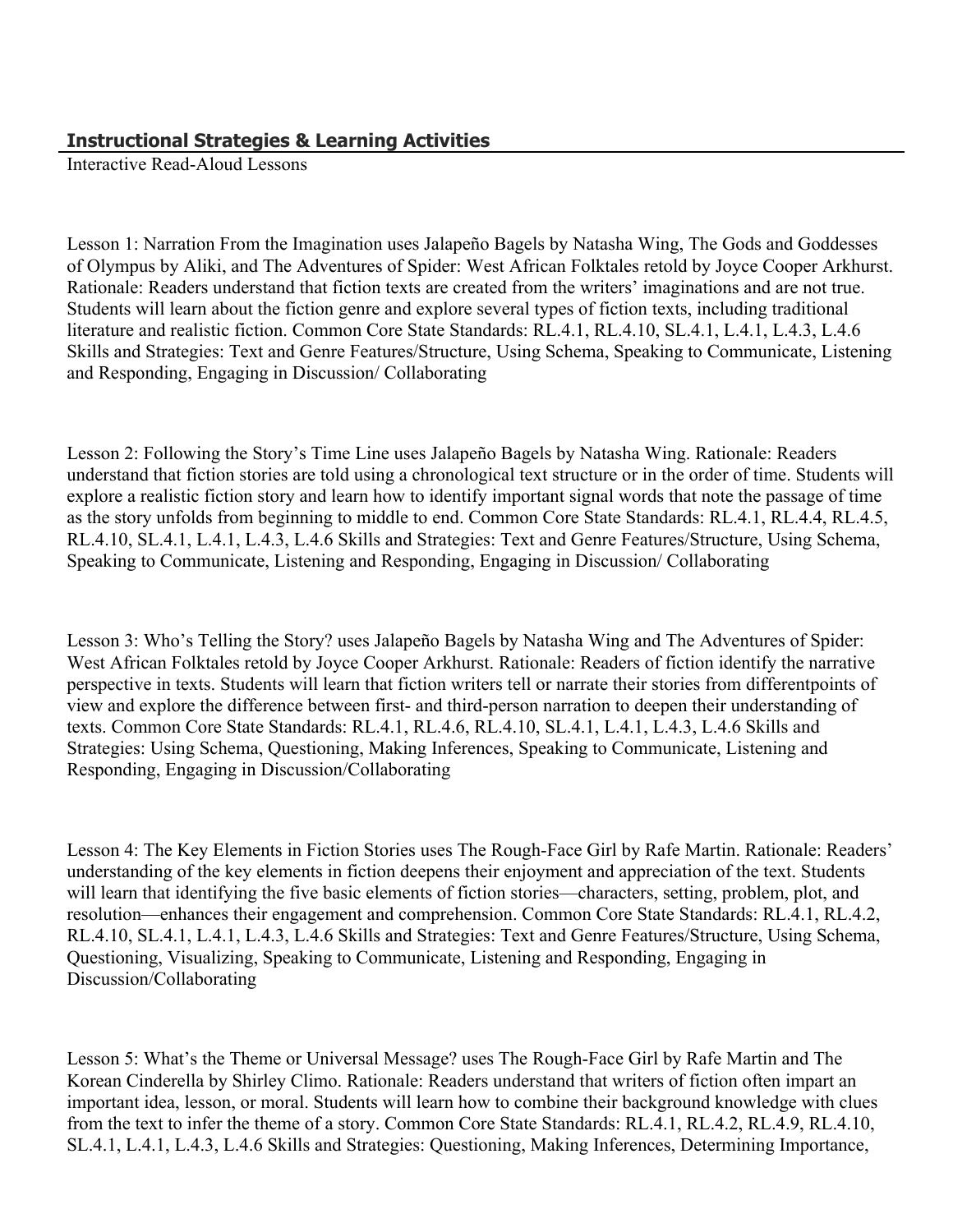Speaking to Communicate, Listening and Responding, Engaging in Discussion/Collaborating

Lesson 6: A Closer Look at Traditional Literature uses The Korean Cinderella by Shirley Climo and King Midas and the Golden Touch by Charlotte Craft. Rationale: Readers deepen their understanding of the different beliefs of people around the world when reading traditional literature from a variety of cultures. Students will learn that traditional literature includes literary language, cultural language, and common characteristics that help readers derive enjoyment and deeper understanding of the text. Common Core State Standards: RL.4.1, RL.4.3, RL.4.4, RL.4.10, SL.4.1, L.4.1, L.4.3, L.4.6, W.4.10 Skills and Strategies: Text and Genre Features/Structure, Making Inferences, Finding Word Meaning (Vocabulary), Speaking to Communicate, Listening and Responding, Engaging in Discussion/Collaborating

Lesson 7: The Trickery Feature uses The Adventures of Spider: West African Folktales retold by Joyce Cooper Arkhurst. Rationale: Readers are entertained by predictable features of traditional tales as they learn important lessons. Students will learn how the characters in traditional literature often use trickery to complete a quest and will use their understanding of the genre to help make predictions and deepen their understanding as the plot unfolds. Common Core State Standards: RL.4.1, RL.4.2, RL.4.7, RL.4.10, SL.4.1, L.4.1, L.4.3, L.4.6, W.4.10 Skills and Strategies: Using Schema, Making Inferences, Text and Genre Features/Structure, Speaking to Communicate, Listening and Responding, Engaging in Discussion/Collaborating

Lesson 8: Understanding the Language of Ancient Tales uses The Gods and Goddesses of Olympus by Aliki. Rationale: Readers of traditional literature encounter literary and cultural language challenges. Students will learn how to determine the meaning of unfamiliar words and phrases as they are used in traditional folk literature. Common Core State Standards: RL.4.1, RL.4.4, L.4.4, RL.4.10, SL.4.1, L.4.1, L.4.3, L.4.6, W.4.10 Skills and Strategies: Using Schema, Monitoring and Repairing Comprehension, Finding Word Meaning (Vocabulary), Speaking to Communicate, Listening and Responding, Engaging in Discussion/Collaborating

## Mini-Lessons

Lesson 1: Examining the Cast of Characters uses The Gods and Goddesses of Olympus by Aliki. Rationale: Readers of fiction identify the main or central characters to follow as the story unfolds. Students will learn to identify the main characters' physical attributes, traits, motivations, and feelings to deepen their understanding of fictional texts. Common Core State Standards: RL.4.1, RL.4.3, RL.4.10, SL.4.1, L.4.1, L.4.3, L.4.6 Skills and Strategies: Text and Genre Features/Structure, Making Inferences, Engaging in Discussion/Collaborating

Lesson 2: What's the Purpose of These Ancient Stories? uses The Gods and Goddesses of Olympus by Aliki. Rationale: Readers understand that the underlying purpose for telling myths through the ages was to explain why things happened in the natural world. Students will learn to read this type of fiction and infer what mystery of life the myth is explaining. Common Core State Standards: RL.4.1, RL.4.2, RL.4.3, RL.4.10, SL.4.1, L.4.1, L.4.3, L.4.6, W.4.9, W.4.10 Skills and Strategies: Questioning, Making Inferences, Text and Genre Features/Structure, Listening and Responding, Engaging in Discussion/Collaborating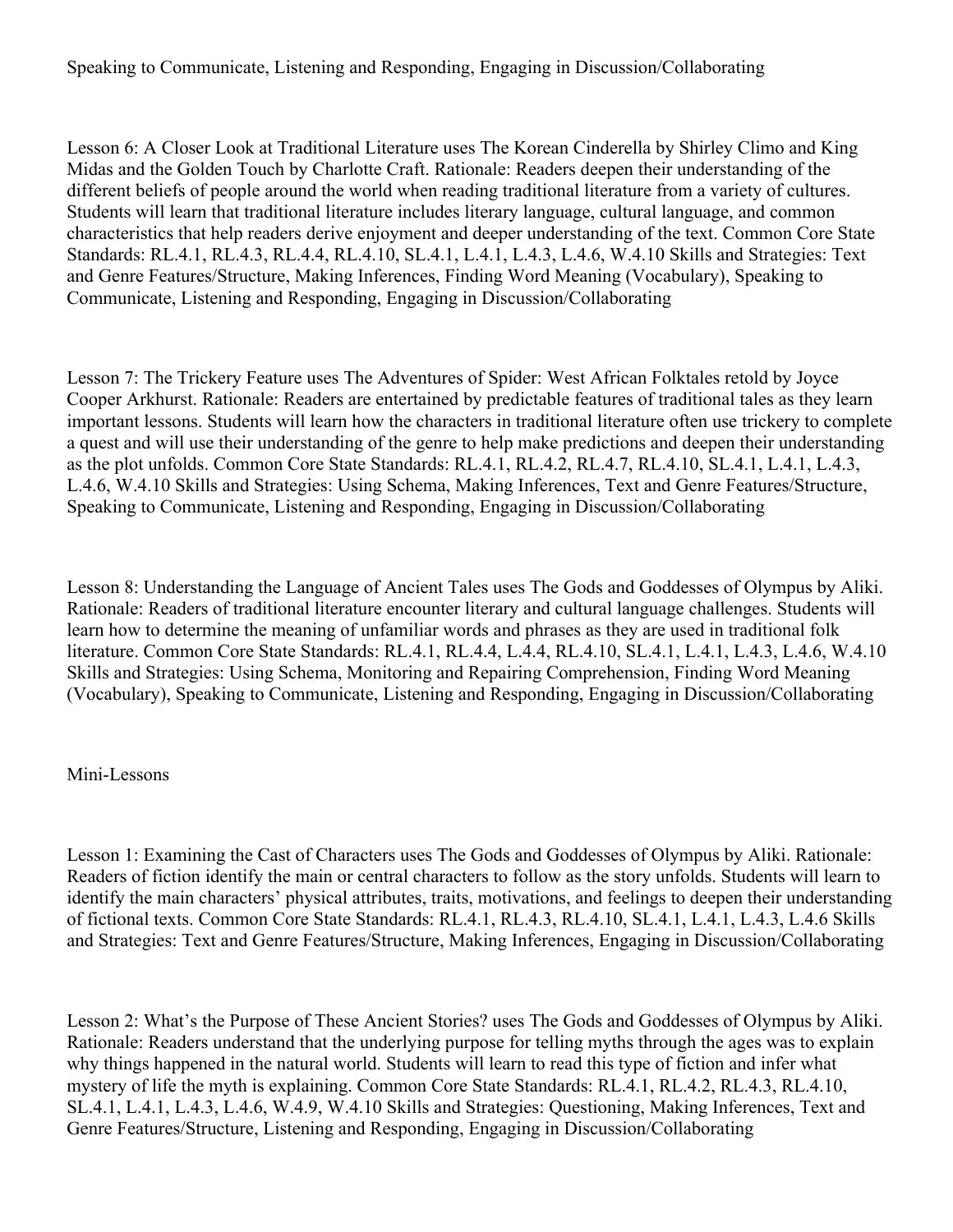Lesson 3: Types of Characters in Fiction uses The Adventures of Spider: West African Folktales retold by Joyce Cooper Arkhurst. Rationale: Readers understand that writers use many different types of characters to tell their stories. Students will learn the literary terms for identifying the different types of characters and analyze their impact on the unfolding of the plot. Common Core State Standards: RL.4.1, RL.4.3, RL.4.10, SL.4.1, L.4.1, L.4.3, L.4.6 Skills and Strategies: Text and Genre Features/Structure, Determining Importance, Listening and Responding

Lesson 4: Characters May Change Over Time uses "Molly and the New Neighbors" by Mark Gartside from Spider Magazine from the Fiction Shared Texts. Rationale: Readers recognize that conflicts and experiences often cause a character to change over the course of the story. Students will learn how to recognize when and why characters may change over time. Common Core State Standards: RL.4.1, RL.4.3, RL.4.10, SL.4.1, L.4.1, L.4.3, L.4.6, W.4.10 Skills and Strategies: Using Schema, Making Inferences, Text and Genre Features/Structure, Engaging in Discussion/Collaborating

Lesson 5: Tips for Reading and Discussing Drama uses "Pandora's Box" by Ed Combs from the Fiction Shared Texts. Rationale: Readers are able to identify the similarities and differences between the text structures and genre features of narrative stories compared with dramatic play scripts. Students will learn the essential elements of drama and how to go about reading a play to ensure enjoyment and understanding of the text. Common Core State Standards: RL.4.1, RL.4.4, RL.4.10, SL.4.1, L.4.1, L.4.3, L.4.6, W.4.10 Skills and Strategies: Text and Genre Features/Structure, Using Schema, Finding Word Meaning (Vocabulary), Speaking to Communicate, Listening and Responding

Lesson 6: How Myths Have Influenced Our Language Today uses King Midas and the Golden Touch by Charlotte Craft, The Gods and Goddesses of Olympus by Aliki, and "Pandora's Box" by Ed Combs from the Fiction Shared Texts. Rationale: Readers of myths often discover familiar words and/or phrases that are used in today's culture. Students will learn how to determine the meaning of some common vocabulary words and popular expressions that originated from the Greek myths. Common Core State Standards: RL.4.1, RL.4.3, RL.4.10, SL.4.1, L.4.1, L.4.3, L.4.5, L.4.6, W.4.10 Skills and Strategies: Text and Genre Features/Structure, Making Inferences, Finding Word Meaning (Vocabulary), Listening and Responding, Engaging in Discussion/Collaborating

Lesson 7: Setting a Tone and Creating a Mood uses The Rough-Face Girl by Rafe Martin. Rationale: Readers of fiction identify the writer's tone about the subject of a text. Students will learn how to identify the writer's tone and the mood created after reading a fictional text, and to explain how the words and illustrations contributed to their emotional response. Common Core State Standards: RL.4.1, RL.4.2, RL.4.10, SL.4.1, L.4.1, L.4.3, L.4.6 Skills and Strategies: Using Schema, Making Inferences, Synthesizing, Listening and Responding, Engaging in Discussion/Collaborating

Lesson 8: Responding and Making Connections to Texts uses Jalapeño Bagels by Natasha Wing. Rationale: Readers personally relate to the texts they are reading and make connections to their life experiences, other texts, and/or issues in the world around them. Students will learn that making text connections and writing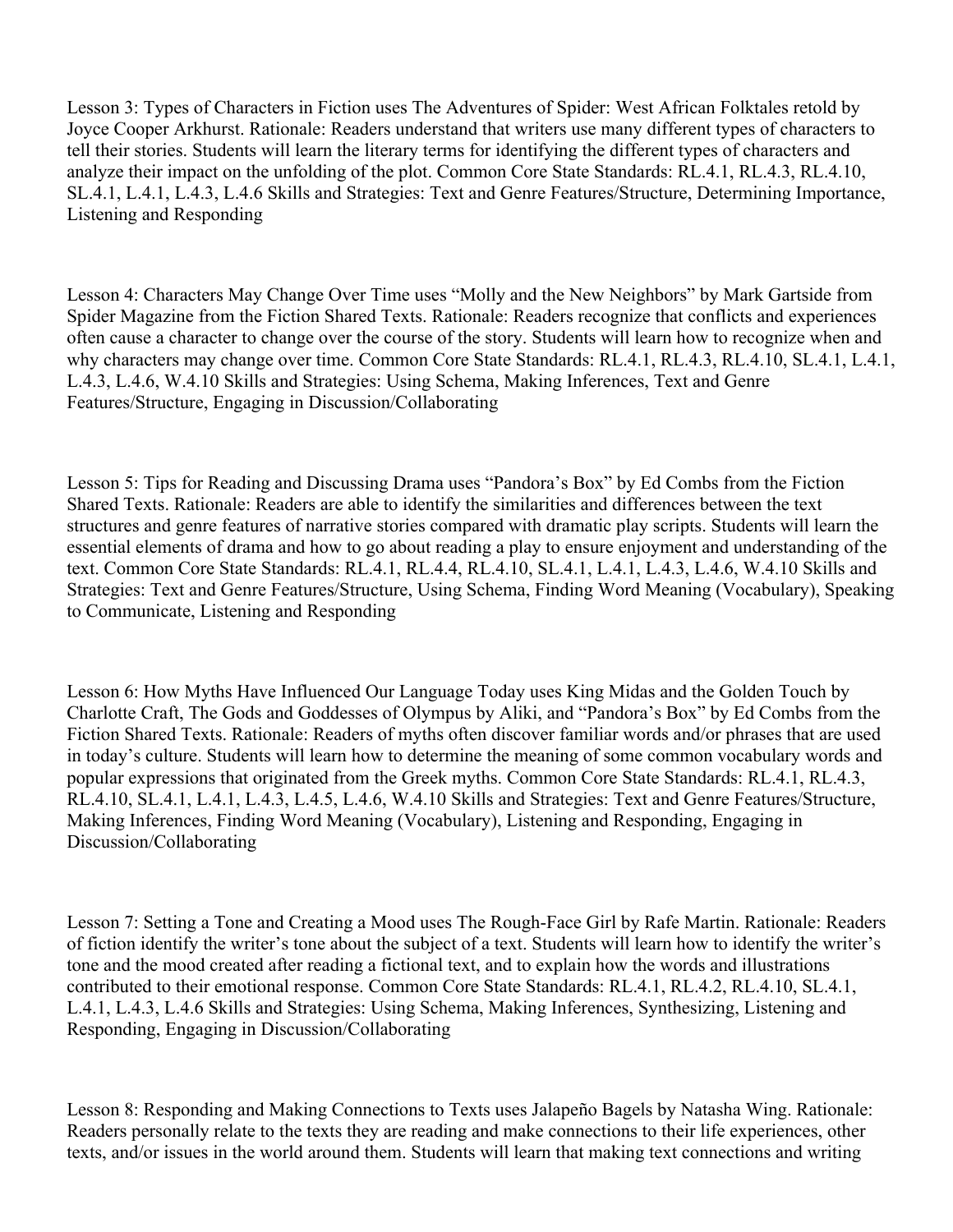about these responses to their reading develops critical comprehension skills and enhances enjoyment and understanding of texts. Common Core State Standards: RL.4.1, RL.4.3, RL.4.10, SL.4.1, L.4.1, L.4.3, L.4.6, W.4.10 Skills and Strategies: Text and Genre Features/Structure, Using Schema, Questioning, Making Inferences, Engaging in Discussion/Collaborating

Lesson 9: Stories Have Conflict or Tension uses "The Last Bicycle" by Betty X. Davis from Spider Magazine from the Fiction Shared Texts. Rationale: Readers of fiction notice the clues that reveal the conflict or tension in a story and how it moves forward to get resolved. Students will learn to identify the problem or struggle in a story and differentiate among types of internal and external conflicts. Common Core State Standards: RL.4.1, RL.4.2, RL.4.3, RL.4.5, RL.4.7, RL.4.10, SL.4.1, L.4.1, L.4.3, L.4.6, W.4.10 Skills and Strategies: Text and Genre Features/Structure, Visualizing, Determining Importance, Listening and Responding, Engaging in Discussion/Collaborating

Lesson 10: Making Connections Across Texts uses The Rough-Face Girl by Rafe Martin and "Cheese for Dinner: A Tale from Mexico" retold by Judy Goldman from Highlights® Magazine from the Fiction Shared Texts. Rationale: Readers often encounter similar themes and topics among the fictional texts they read. Students will learn how to compare and contrast the treatment of similar themes and topics in traditional literature from different cultures. Common Core State Standards: RL.4.1, RL.4.2, RL.4.5, RL.4.9, RL.4.10, SL.4.1, L.4.1, L.4.3, L.4.6, W.4.10 Skills and Strategies: Using Schema, Determining Importance, Synthesizing, Speaking to Communicate, Listening and Responding, Engaging in Discussion/Collaborating

Summative Assessment Students will read the stories "Kissy Face" by Nancy Jean Northcutt from Highlights® Magazine and "Firefly and Ape" retold by George Shannon from Spider Magazine in order to answer selected and constructed response questions.

# **Integration of Career Readiness, Life Literacies and Key Skills**

| TECH.9.4.5.DC.4  | Model safe, legal, and ethical behavior when using online or offline technology (e.g.,<br>$8.1.5.NI.2$ ).                                                             |
|------------------|-----------------------------------------------------------------------------------------------------------------------------------------------------------------------|
| TECH.9.4.5.CT.4  | Apply critical thinking and problem-solving strategies to different types of problems such<br>as personal, academic, community and global (e.g., 6.1.5. Civics CM.3). |
| TECH.9.4.5.GCA.1 | Analyze how culture shapes individual and community perspectives and points of view<br>(e.g., 1.1.5.C2a, RL.5.9, 6.1.5. History CC.8).                                |
| TECH.9.4.5.TL.3  | Format a document using a word processing application to enhance text, change page<br>formatting, and include appropriate images graphics, or symbols.                |
|                  | Curiosity and a willingness to try new ideas (intellectual risk-taking) contributes to the<br>development of creativity and innovation skills.                        |
|                  | The ability to solve problems effectively begins with gathering data, seeking resources,<br>and applying critical thinking skills.                                    |
| WRK.9.2.5.CAP.1  | Evaluate personal likes and dislikes and identify careers that might be suited to personal<br>likes.                                                                  |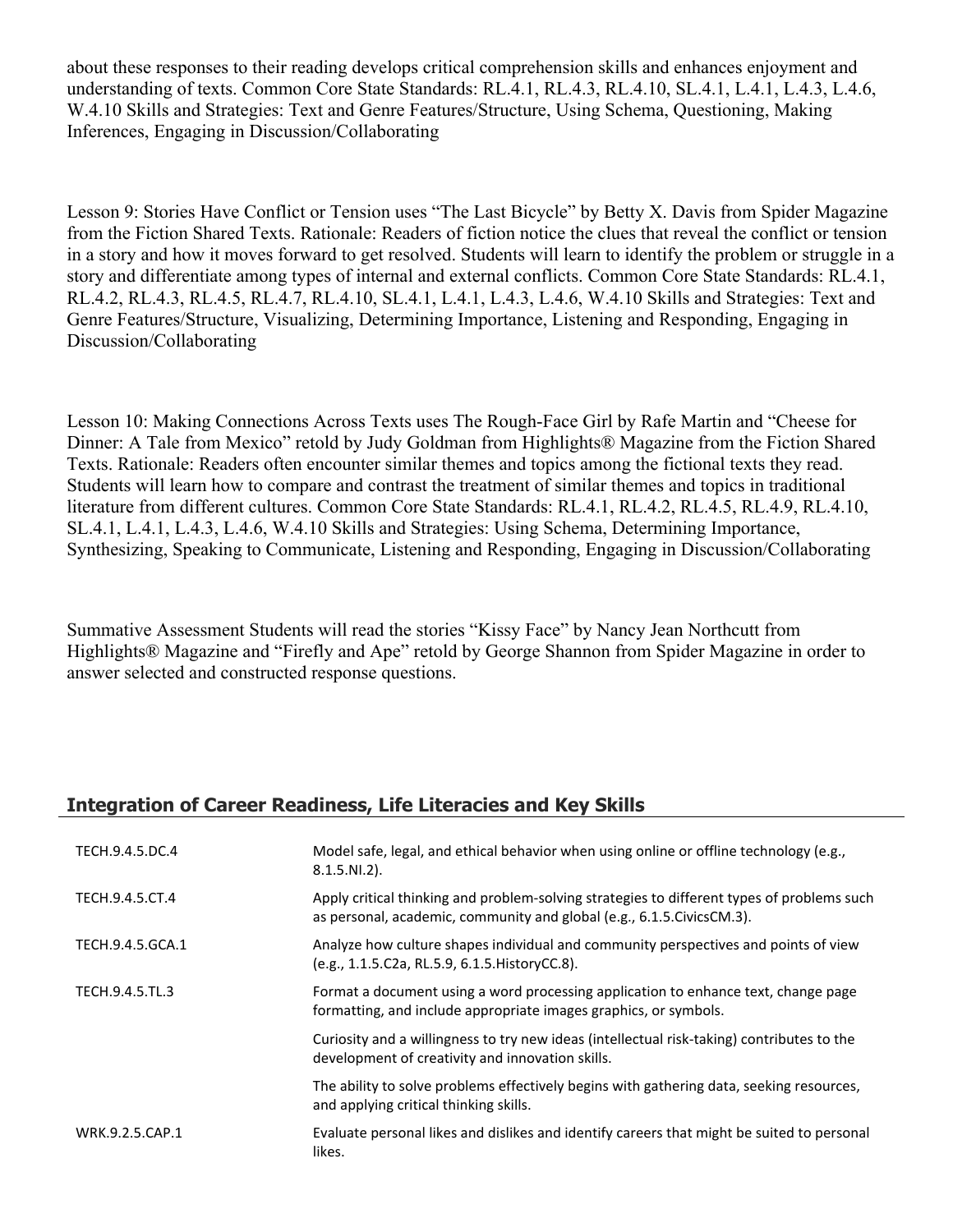| TECH.9.4.5.Cl.4 | Research the development process of a product and identify the role of failure as a part of<br>the creative process (e.g., $W.4.7$ , 8.2.5.ED.6).                                                                                            |
|-----------------|----------------------------------------------------------------------------------------------------------------------------------------------------------------------------------------------------------------------------------------------|
| WRK.9.2.5.CAP.2 | Identify how you might like to earn an income.                                                                                                                                                                                               |
| TECH.9.4.5.Cl.1 | Use appropriate communication technologies to collaborate with individuals with diverse<br>perspectives about a local and/or global climate change issue and deliberate about<br>possible solutions (e.g., W.4.6, 3.MD.B.3, 7.1.NM.IPERS.6). |
| WRK.9.2.5.CAP.3 | Identify qualifications needed to pursue traditional and non-traditional careers and<br>occupations.                                                                                                                                         |
|                 | Collaboration with individuals with diverse perspectives can result in new ways of thinking<br>and/or innovative solutions.                                                                                                                  |
| WRK.9.2.5.CAP.4 | Explain the reasons why some jobs and careers require specific training, skills, and<br>certification (e.g., life guards, child care, medicine, education) and examples of these<br>requirements.                                            |

# **Technology and Design Integration**

Students will interact with the lesson through the Smartboard. Students will create original work in conjuction with the Writers Workshop fiction unit.

| $CS.3 - 5.8.1.5.CS.2$ | Model how computer software and hardware work together as a system to accomplish<br>tasks.                                                       |
|-----------------------|--------------------------------------------------------------------------------------------------------------------------------------------------|
|                       | Software and hardware work together as a system to accomplish tasks (e.g., sending,<br>receiving, processing, and storing units of information). |
|                       | Shared features allow for common troubleshooting strategies that can be effective for<br>many systems.                                           |
| $CS.3 - 5.8.1.5.CS.3$ | Identify potential solutions for simple hardware and software problems using common<br>troubleshooting strategies.                               |
| CS.3-5.8.1.5.CS.1     | Model how computing devices connect to other components to form a system.                                                                        |

# **Interdisciplinary Connections**

Students will read a vairiety of texts touching on other disciplines in both group and personal leveled texts.

# **Differentiation**

- Understand that gifted students, just like all students, come to school to learn and be challenged.
- Pre-assess your students. Find out their areas of strength as well as those areas you may need to address before students move on.
- Consider grouping gifted students together for at least part of the school day.
- Plan for differentiation. Consider pre-assessments, extension activities, and compacting the curriculum.
- Use phrases like "You've shown you don't need more practice" or "You need more practice" instead of words like "qualify" or "eligible" when referring to extension work.
- Encourage high-ability students to take on challenges. Because they're often used to getting good grades, gifted students may be risk averse.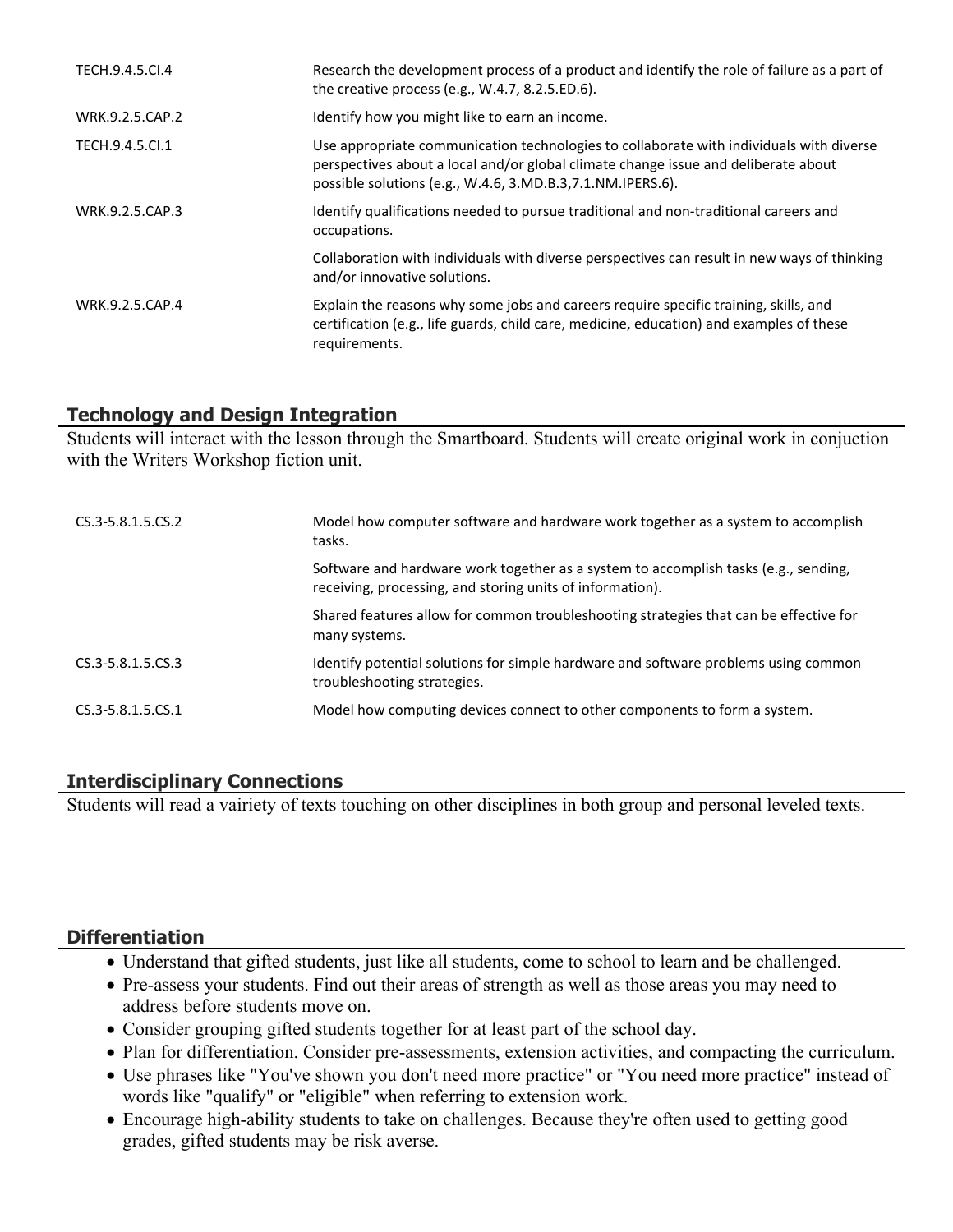### **Definitions of Differentiation Components**:

- o Content the specific information that is to be taught in the lesson/unit/course of instruction.
- o Process how the student will acquire the content information.
- o Product how the student will demonstrate understanding of the content.
- o Learning Environment the environment where learning is taking place including physical location and/or student grouping

#### **Differentiation occurring in this unit:**

Students will be offered leveled texts based on skill and interest.

#### **Modifications & Accommodations**

Refer to QSAC EXCEL SMALL SPED ACCOMMOCATIONS spreadsheet in this discipline.

#### **Modifications and Accommodations used in this unit:**

IEP and 504 accommodations will be utilized.

## **Benchmark Assessments**

**Benchmark Assessments** are given periodically (e.g., at the end of every quarter or as frequently as once per month) throughout a school year to establish baseline achievement data and measure progress toward a standard or set of academic standards and goals.

#### **Schoolwide Benchmark assessments:**

Aimsweb benchmarks 3X a year

Linkit Benchmarks 3X a year

DRA

## **Additional Benchmarks used in this unit:**

DRA

Aimsweb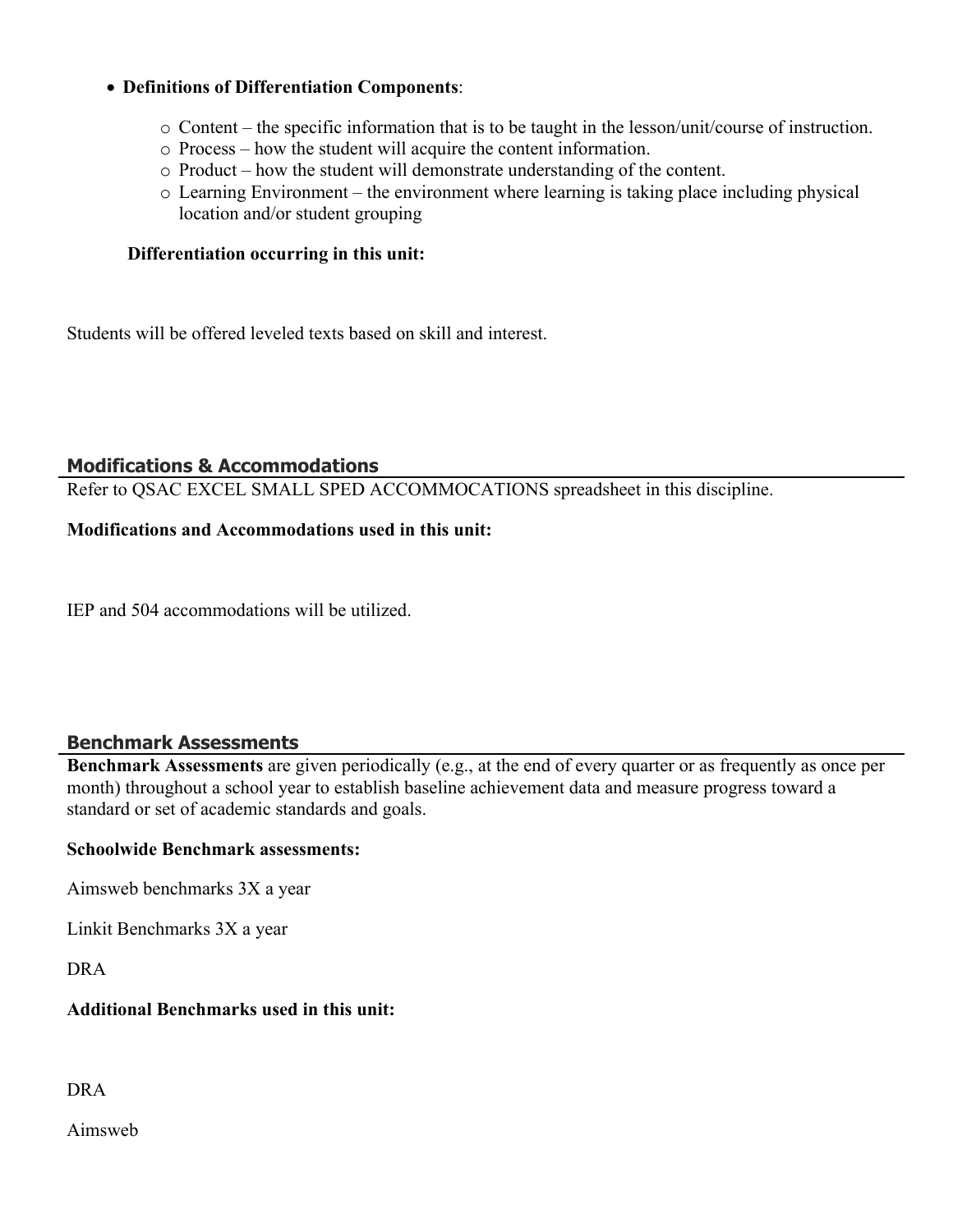## **Formative Assessments**

Assessment allows both instructor and student to monitor progress towards achieving learning objectives, and can be approached in a variety of ways. **Formative assessment** refers to tools that identify misconceptions, struggles, and learning gaps along the way and assess how to close those gaps. It includes effective tools for helping to shape learning, and can even bolster students' abilities to take ownership of their learning when they understand that the goal is to improve learning, not apply final marks (Trumbull and Lash, 2013). It can include students assessing themselves, peers, or even the instructor, through writing, quizzes, conversation, and more. In short, formative assessment occurs throughout a class or course, and seeks to improve student achievement of learning objectives through approaches that can support specific student needs (Theal and Franklin, 2010, p. 151).

## **Formative Assessments used in this unit:**

discussion

Teacher observation

worksheets

conferencing

teacher made texts

## **Summative Assessments**

**Summative assessments** evaluate student learning, knowledge, proficiency, or success at the conclusion of an instructional period, like a unit, course, or program. Summative assessments are almost always formally graded and often heavily weighted (though they do not need to be). Summative assessment can be used to great effect in conjunction and alignment with formative assessment, and instructors can consider a variety of ways to combine these approaches.

#### **Summative assessments for this unit:**

Unit Assessments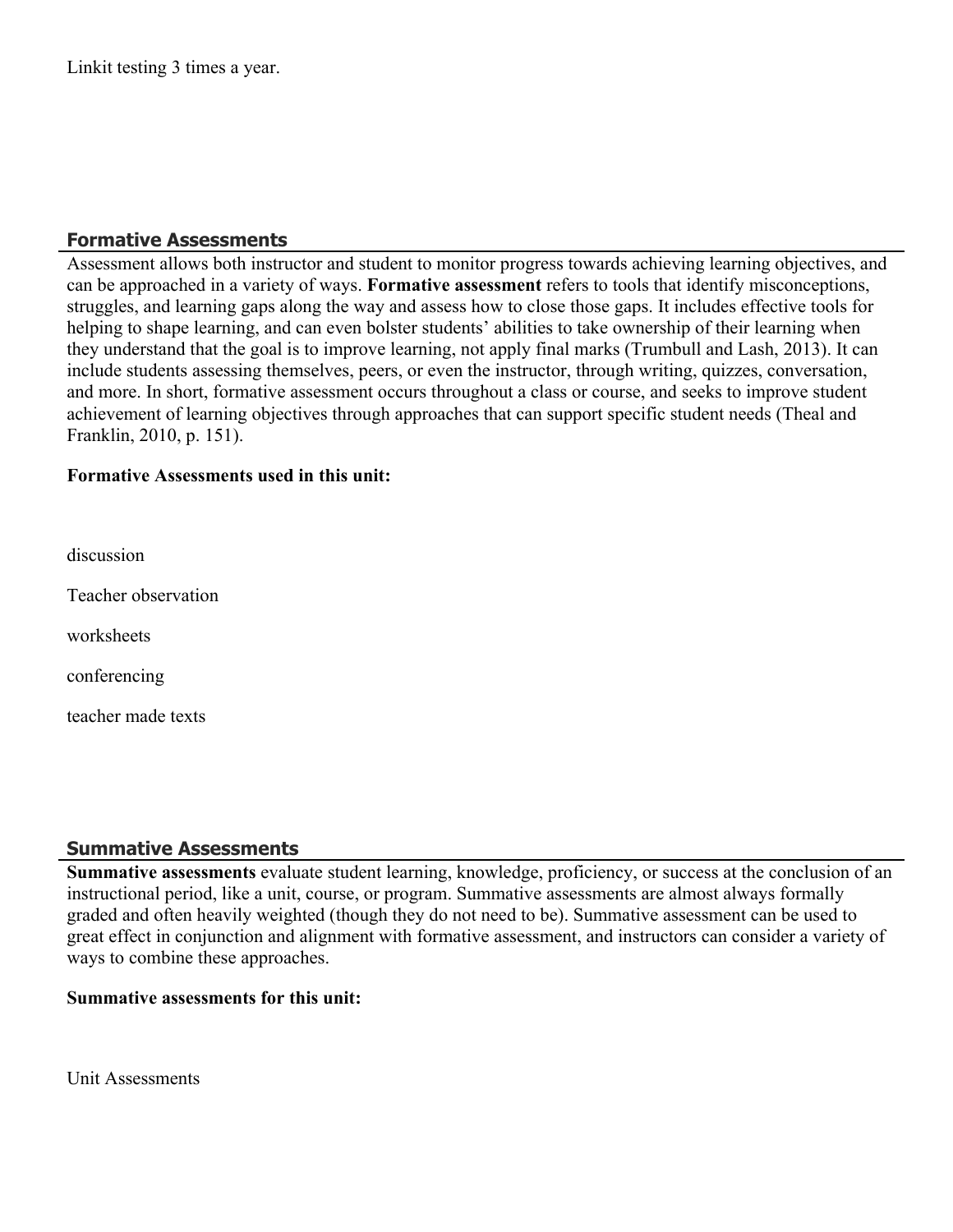## **Instructional Materials**

Instructional materials for the Schoolwide, Inc. Fiction Unit.

Mentor texts: s The Adventures of Spider: West African Folktales retold by Joyce Cooper Arkhurst The Gods and Goddesses of Olympus by Aliki Jalapeño Bagels by Natasha Wing King Midas and the Golden Touch by Charlotte Craft The Korean Cinderella by Shirley Climo The Rough-Face Girl by Rafe Martin

Fiction SharedTexts "Cheese for Dinner: A Tale from Mexico" retold by Judy Goldman from Highlights® Magazine (Lexile Level: 510L) "The Last Bicycle" by Betty X. Davis from Spider Magazine (Lexile Level: 630L) "Molly and the New Neighbors" by Mark Gartside from Spider Magazine (Lexile Level: 570L) "Pandora's Box" by Ed Combs

# **Standards** LA.RL.4.6 Compare and contrast the point of view from which different stories are narrated, including the difference between first- and third-person narrations. LA.W.4.9 **Draw evidence from literary or informational texts to support analysis, reflection, and** research. LA.RL.4.7 Make connections between specific descriptions and directions in a text and a visual or oral representation of the text. LA.RL.4.9 Compare, contrast and reflect on (e.g., practical knowledge, historical/cultural context, and background knowledge) stories in the same genre (e.g., mysteries and adventure stories) on their approaches to similar themes and topics. LA.RL.4.10 By the end of the year, read and comprehend literature, including stories, dramas, and poems at grade level text-complexity or above, with scaffolding as needed. LA.W.4.10 Write routinely over extended time frames (time for research, reflection, metacognition/self-correction and revision) and shorter time frames (a single sitting or a day or two) for a range of discipline-specific tasks, purposes, and audiences. LA.SL.4.1 Engage effectively in a range of collaborative discussions (one-on-one, in groups, and teacher-led) with diverse partners on grade 4 topics and texts, building on others' ideas and expressing their own clearly. LA.L.4.3 **Example 1** Use knowledge of language and its conventions when writing, speaking, reading, or listening. LA.L.4.4 **Example 3 Determine or clarify the meaning of unknown and multiple-meaning words and phrases** based on grade 4 reading and content, choosing flexibly from a range of strategies. LA.L.4.1 **Example 2 Increase 2 Demonstrate command of the conventions of standard English grammar and usage when** writing or speaking. LA.RL.4.1 Refer to details and examples in a text and make relevant connections when explaining what the text says explicitly and when drawing inferences from the text. LA.RL.4.2 Determine a theme of a story, drama, or poem from details in the text; summarize the text.